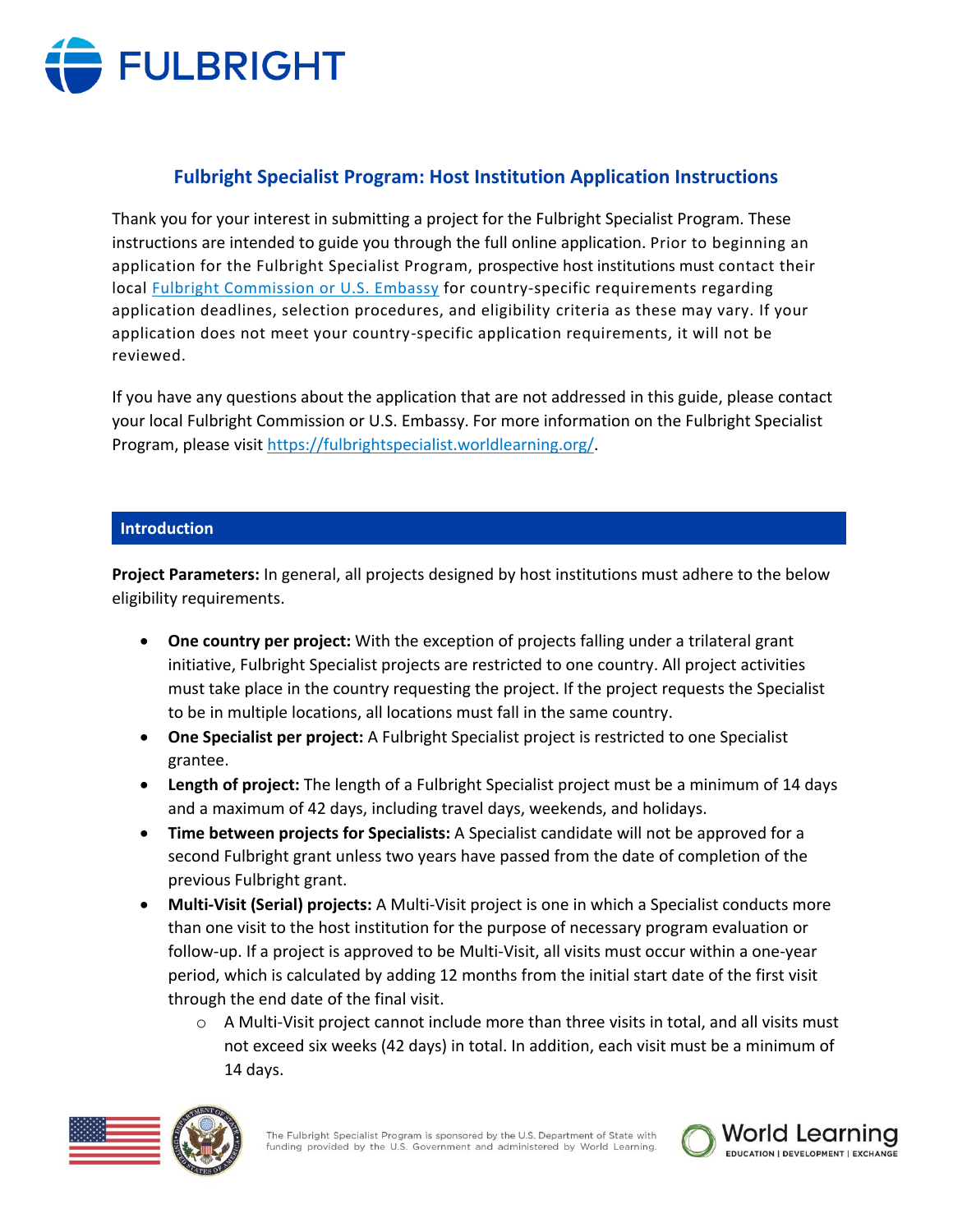

 $\circ$  Please note that the majority of approved projects are not Multi-Visit, and project proposals should provide a strong justification for why more than one visit is necessary to achieve project outcomes.

**Program Costs:** In general, host institutions should be prepared to provide the Specialist with lodging, meals, and in-country transportation, either through monetary or in-kind contributions, throughout their full stay in country. However, if your institution is unable to cover these costs, in certain countries, there may be limited funding available to support these expenses. Please contact your Fulbright Commission or U.S. Embassy for more information.

# **Before you begin:**

Prior to submitting a project proposal for the first time, you must request a user account by clicking "New User" on the online application site [https://worldlearning-community.force.com/FSPHost/.](https://worldlearning-community.force.com/FSPHost/)

| Login                           | <b>New User Registration</b>            |
|---------------------------------|-----------------------------------------|
| Username                        | First Name                              |
| Password                        | Last Name                               |
| Login                           | Email                                   |
| Forgot Your Password? New User? | Host Institution Sponsoring Institution |
|                                 | I'm not a robot<br><b>reCAPTCHA</b>     |
|                                 | reCAPTCHA<br>Privacy - Terma            |
|                                 | Submit                                  |

In this request please supply the following information:

- First and last name
- Email address
- Host Institution name
	- $\circ$  To insert an accurate name for your institution, start typing the name of the institution to see if your institution is in our database.
	- $\circ$  If you do not see your institution's name in the auto-generated list, you will need to register your institution by clicking the link that says 'Click Here'.
	- o To create a new institution you will need the following information: Name of Institution, Phone Number, Type of Institution, and Institution's Street Address, City, State/Province, Zip/Postal Code, and Country.
- An email will be sent informing you that your account has been created. At this time proceed to the link provided in your email and you will be able to create your own



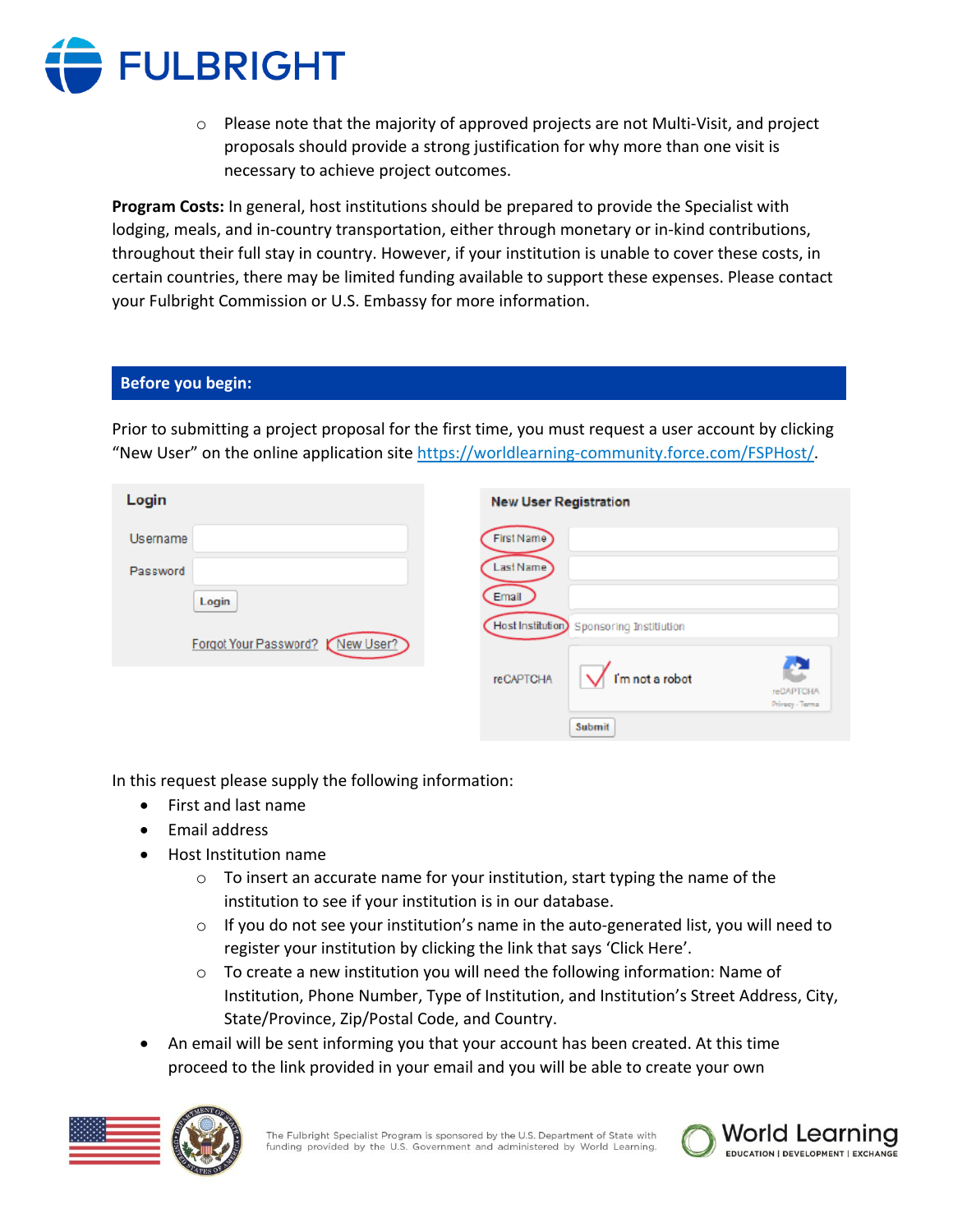

password. Please note that your username will be provided in this email. Your username is not your email address. Your password must be at least 8 characters long and have a mix of letters, numbers and at least one of these special characters: !#\$%-\_=+<>.

## **Starting a Project Proposal Application:**

- Proceed to the online application site at [https://worldlearning](https://worldlearning-community.force.com/FSPHost/)[community.force.com/FSPHost/](https://worldlearning-community.force.com/FSPHost/) and use your new username and password provided in the email from World Learning to log into the Home Page.
- We recommend that you bookmark this page so that you may return to the application at a later time.
- Upon logging in, you will be directed to the Fulbright Specialist Host Institution Home Page which consists of three sections: Home, Search Projects, and Resources.
- **Home:** In this tab, you can start new proposals, edit proposals that have not been submitted yet, view your progress on draft proposals, and view current projects. You can also view and edit your personal contact and organization information.

| <b>FULBRIGHT</b>                                                                                                                                                                                                                                                                                                              |                                                                                                 | Logout |
|-------------------------------------------------------------------------------------------------------------------------------------------------------------------------------------------------------------------------------------------------------------------------------------------------------------------------------|-------------------------------------------------------------------------------------------------|--------|
| Search Projects<br><b>Resources</b><br>Homa                                                                                                                                                                                                                                                                                   |                                                                                                 |        |
| Welcome                                                                                                                                                                                                                                                                                                                       | Contact                                                                                         |        |
| Welcome to the Fulbright Specialist Host Institution Project Proposal Application                                                                                                                                                                                                                                             | First Name Last Name<br>Name<br><b>Department</b>                                               |        |
| <b>Before You Begin</b><br>Institutions interested in hosting a Fulbright Specialist should review any country-specific requirements and deadlines as determined by your local Fulbright Commission or<br>U.S. Embassy.                                                                                                       | Title<br><b>Address</b>                                                                         |        |
| <b>To Beain</b><br>Please start by clicking on the "New Proposal" button below.                                                                                                                                                                                                                                               | name@email.com<br>Email                                                                         |        |
| <b>Saving and Submitting</b><br>You do not have to complete your entire application in one sitting, Rather, you can save your work and return to complete your application at any time. To return to your                                                                                                                     | ###_###_####<br>Phone<br>Mobile<br>### ### ####                                                 |        |
| application, simply log in with your user name and password and click the "Edit" button next to the project proposal that you have already started.<br>Please remember that you must complete all required questions AND click submit before your application will be reviewed. Only applications that are completed in their | <b>Work</b><br>Fax                                                                              |        |
| entirety will be considered. You will receive a confirmation email once your application was successfully received.<br>Thank you.                                                                                                                                                                                             | Edit                                                                                            |        |
| World Learning                                                                                                                                                                                                                                                                                                                |                                                                                                 |        |
|                                                                                                                                                                                                                                                                                                                               | Organization                                                                                    |        |
| <b>Projects</b><br><b>Draft Proposals</b>                                                                                                                                                                                                                                                                                     | Name<br><b>Heidelberg University</b><br>Address<br>Grabengasse 1<br>69117 Heidelberg<br>Germany |        |
| The list below shows the proposals you have not submitted yet. To begin a new proposal, click the "New Proposal" button.                                                                                                                                                                                                      | +49 6221 54 0<br>Phone                                                                          |        |
| <b>Project ID</b><br><b>Project Title</b><br><b>Discipline</b><br><b>Start Date</b><br><b>End Date</b><br>Progress                                                                                                                                                                                                            | +49 6221 54 1<br>Fax                                                                            |        |
| Edit<br>FSP-P160017<br>Project 1<br>20%                                                                                                                                                                                                                                                                                       | Email                                                                                           |        |
| 20%<br>Edit<br>FSP-P000041                                                                                                                                                                                                                                                                                                    | http://www.worldlearning.org<br>Website                                                         |        |
| <b>New Proposal</b>                                                                                                                                                                                                                                                                                                           | Edit                                                                                            |        |



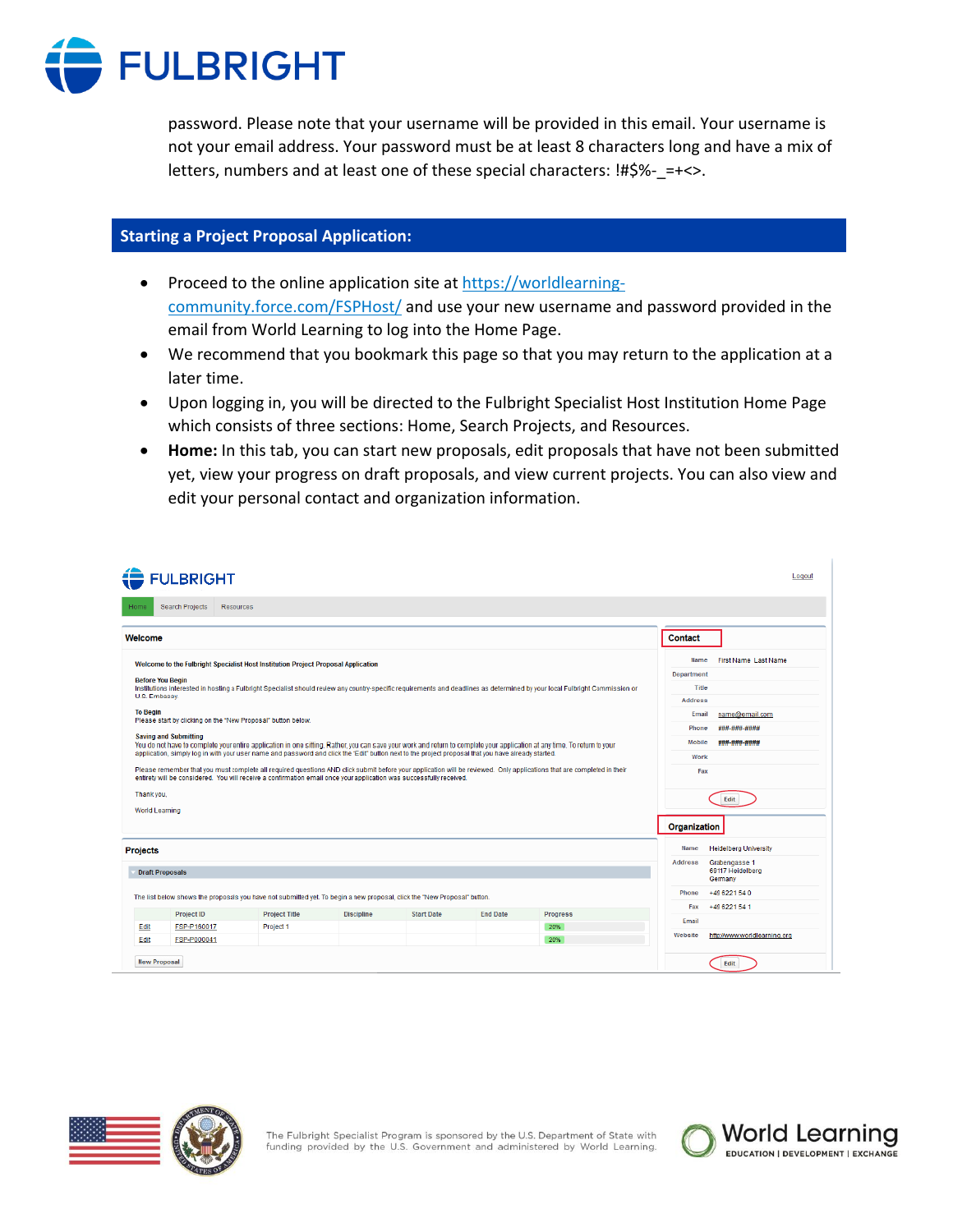

- **Search Projects**: In this tab, you can view all of your projects under the current fiscal year. The U.S. Government fiscal year runs from October 1<sup>st</sup> to September 30<sup>th</sup>. For example, Fiscal Year 2017 is October 1, 2016 to September 30, 2017.
- **Resources:** In this tab, you will find a copy of this guide to assist you in the project proposal submission process.

#### **Navigating the Project Proposal Application:**

• To start a project proposal, under the Home tab, scroll down to Projects and click "New Proposal" in the Draft Proposals section.

| <b>Projects</b>                                                                                                         |      |                             |                      |                   |                   |                 |          |
|-------------------------------------------------------------------------------------------------------------------------|------|-----------------------------|----------------------|-------------------|-------------------|-----------------|----------|
| <b>Draft Proposals</b>                                                                                                  |      |                             |                      |                   |                   |                 |          |
| The list below shows the proposals you have not submitted yet To begin a new proposal, click the "New Proposal" button. |      |                             |                      |                   |                   |                 |          |
|                                                                                                                         |      | <b>Project ID</b><br>------ | <b>Project Title</b> | <b>Discipline</b> | <b>Start Date</b> | <b>End Date</b> | Progress |
|                                                                                                                         | Edit | -----                       | Project 1            |                   |                   |                 | 20%      |
|                                                                                                                         | Edit |                             |                      |                   |                   |                 | 20%      |
| <b>New Proposal</b>                                                                                                     |      |                             |                      |                   |                   |                 |          |

The application consists of the following sections: **Instructions, Contacts, Details, Timeline, Specialist, Survey, and Submit**.

| <b>Project Proposal Sections</b>                                                                                                                                                                                                                                                                                                                                                                                                                                                                                                                      |                                                      |                        |                |
|-------------------------------------------------------------------------------------------------------------------------------------------------------------------------------------------------------------------------------------------------------------------------------------------------------------------------------------------------------------------------------------------------------------------------------------------------------------------------------------------------------------------------------------------------------|------------------------------------------------------|------------------------|----------------|
| <b>FULBRIGHT</b>                                                                                                                                                                                                                                                                                                                                                                                                                                                                                                                                      | <b>Return to Home Page</b>                           |                        | Logout         |
| Instructions<br><b>Details</b><br>Contacts<br>Timeline<br>Specialist<br>Survey<br>Submit                                                                                                                                                                                                                                                                                                                                                                                                                                                              |                                                      |                        | Return To Home |
| <b>Instructions</b>                                                                                                                                                                                                                                                                                                                                                                                                                                                                                                                                   | <b>Status</b>                                        |                        |                |
| <b>Filling out your Application</b><br>The application is divided into several different sections. You must complete all sections and required fields before submitting your application.<br>Once you have completed a section, please click on the "Save" button at the bottom of each section to save your work. If you do not click the "Save" button before you exit a<br>section, your information will not be saved. Please note that your application will time out after two hours of inactivity, so please remember to save your work often. | Contacts<br><b>Details</b><br>Timeline<br>Specialist | 100%<br>0%<br>0%<br>0% |                |
| You do not have to complete your entire application in one sitting. Rather, you can save your work and return to complete your application at any time. To return to your<br>application, simply log in with your user name and password and click the "Edit Application" button.                                                                                                                                                                                                                                                                     | Survey                                               | 0%                     |                |
| <b>Required Fields</b><br>Required fields are marked with a red bar. All required fields must be completed prior to submitting your application.                                                                                                                                                                                                                                                                                                                                                                                                      |                                                      |                        |                |
| <b>Tracking your Application</b><br>There is an application status bar on the right side of this page and on the Submit tab that will assist you with tracking your progress as you complete the full application.                                                                                                                                                                                                                                                                                                                                    |                                                      |                        |                |
| <b>Submit Application</b><br>Please remember that you must complete all required questions AND click submit before your application will be reviewed. Only applications that are completed in their<br>entirety will be considered. You will receive a confirmation email once your application was successfully received.                                                                                                                                                                                                                            |                                                      |                        |                |
| Questions?<br>Please contact your local Fulbright Commission or U.S. Embassy for country-specific requirements and deadlines to ensure that you understand the full application<br>process for your country.                                                                                                                                                                                                                                                                                                                                          |                                                      |                        |                |



The Fulbright Specialist Program is sponsored by the U.S. Department of State with funding provided by the U.S. Government and administered by World Learning.

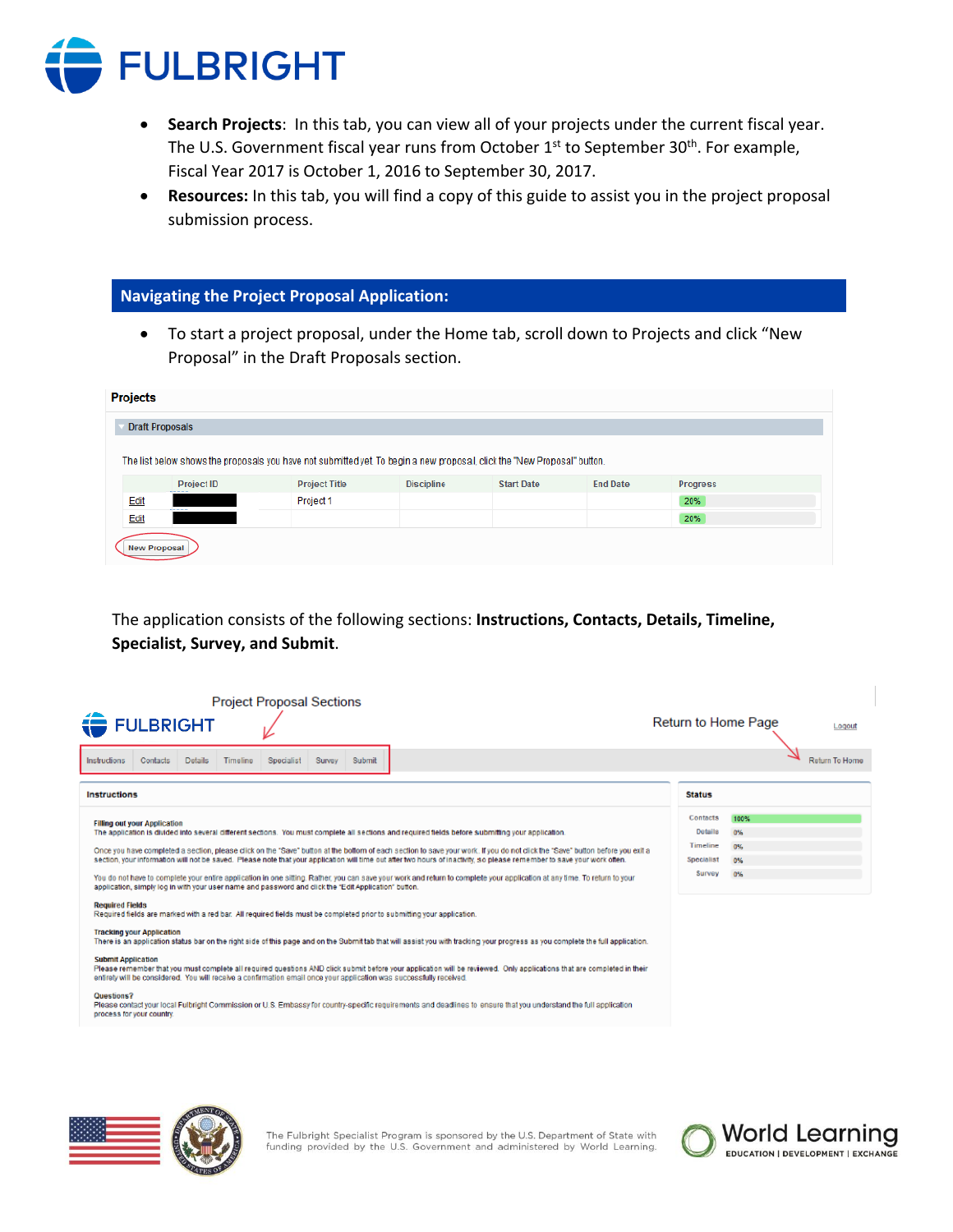

- You do not need to complete the sections of the application in the order that they are listed. Rather, you can complete each section in your preferred order by clicking on the respective tabs at the top of the page.
- You do not need to complete the application in one sitting. To continue working on the application at a later time, simply log into your account and click "Edit Application."
- After completing a section of the application, click the "Save & Next" button at the bottom of the section. **Please note that the application will time out after two hours, so click the "Save" button at the bottom of each section as needed to ensure that your information is saved.**
- If you enter information into one section, but do not click "Save" before moving to another section, your information will be lost.

Always click "Save" or "Save & Next" to save your work before moving to the next section. Save & Next Save Cancel

- Please do not click the 'back' button in your browser. Your information will not be saved. To return to another section of the application, please use the tabs at the top of the application.
- The red line next to a field indicates that the information is required, and you will not be able to successfully submit your application until you complete all required fields.
- If you are working on a project proposal, you can navigate back to the Home Page by clicking "Return to Home" in the upper right hand corner of the page.

# **Completing the Project Proposal Application:**

# **Instructions**

• In the Instructions tab, you will find basic information about the application as well as your application status toolbar, which shows your progress in completing each section. Once every section is 100% complete as shown in your status toolbar, you will be able to submit your application to the Fulbright Specialist Program.

# **Contacts**

• In this section, please provide the name of your host institution, as well as information about Primary and Secondary contacts for the project.





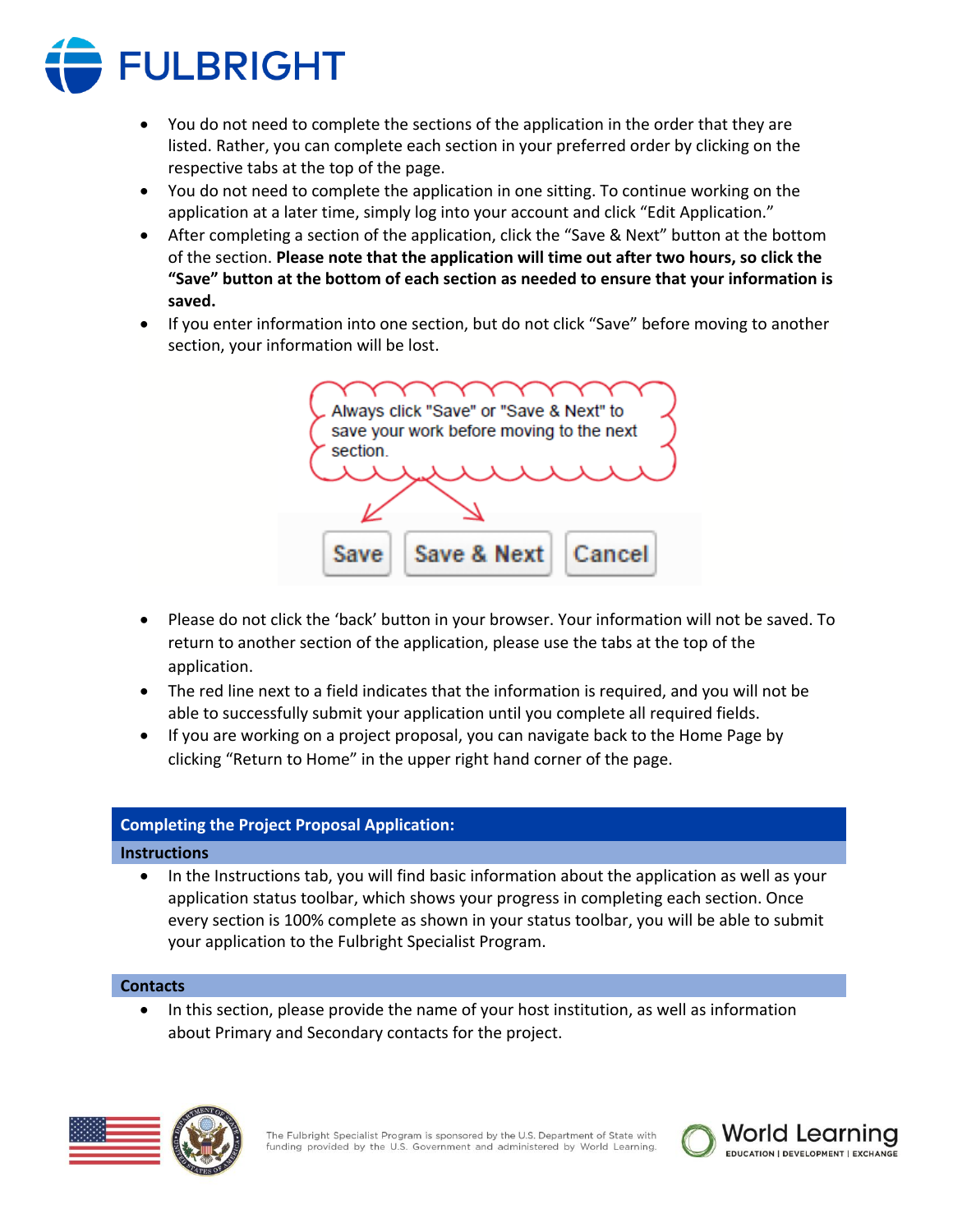

### **Details**

- In this section, please complete all fields and provide project details including:
	- o Project title
	- o Academic field/employment sector
	- o Specializations within academic field/employment sector
	- o Department information
	- o Project issue or challenge
	- o Primary objectives
	- o Proposed project activities
	- o Institutional priorities
	- o Project locations
- Under Locations, please list the location(s) where the Fulbright Specialist will conduct their work. Please be specific and include the exact addresses where the work will occur.
	- $\circ$  To add a location click "Add Location Record" and a pop-up window will appear. Enter the relevant information and click "Save." You will be required to enter the location name and address.

#### **Timeline**

In this section, please enter general timeline and logistical information about the project that you are proposing including:

- Indicating whether or not the project will be a Multi-Visit (Serial) project by selecting "Yes" or "No." A Multi-Visit (Serial) project is one in which a Fulbright Specialist conducts multiple visits to the host institution. The majority of projects funded by the Fulbright Specialist Program are not Multi-Visit (Serial) projects. **If you are proposing a Multi-Visit (Serial) project, you must click on the "Add Visit" button and complete all of the remaining questions for each visit. If you are proposing a total of three visits, click on the "Add Visit" button twice in order to complete the information for all three visits.**
- Proposed start and end dates, and indicating whether or not these dates are flexible.
- Point of contact and logistical information for all accommodations for the project. The accommodations include: lodging, meals, in-country transportation, and airport pick-up and drop-off.
- Cost share information for the Specialist's lodging, meals, and in-country transportation. Please see below for more information regarding cost share.



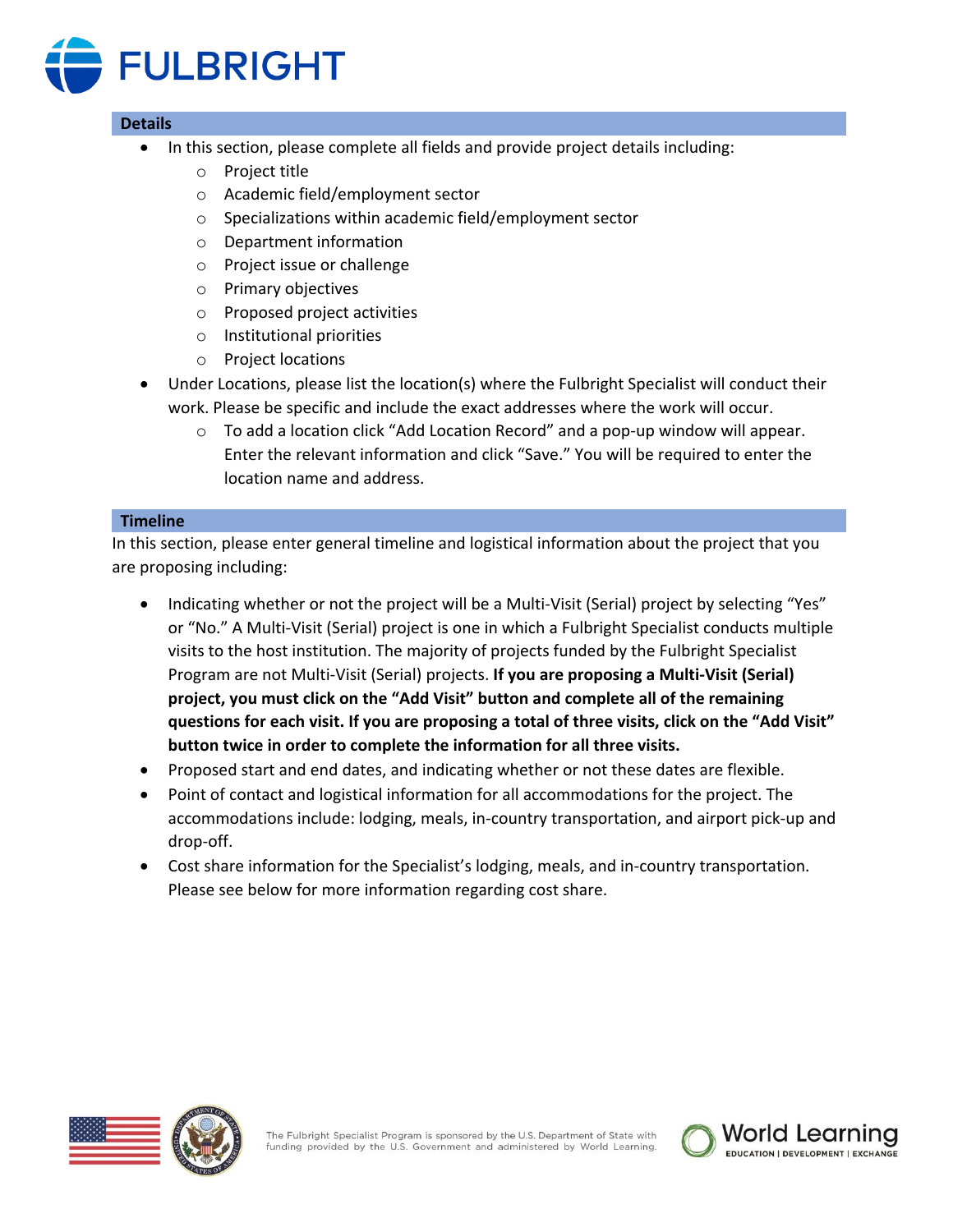

**Cost Share:** In general, host institutions should be prepared to provide the Specialist with lodging, meals, and in-country transportation, either through monetary or in-kind contributions, throughout their full stay in country. Please indicate within the application if your institution is able to fund these costs. If your institution is unable to cover these costs, in certain countries, there may be limited funding available to support these expenses. Please contact the local [Fulbright Commission](https://fulbrightspecialist.worldlearning.org/participating-countries/)  [or U.S. Embassy](https://fulbrightspecialist.worldlearning.org/participating-countries/) in your country to determine if funding is available before submitting an application if your institution is unable to provide cost share.

### **Specialist**

- Under the Specialist tab, please enter the desired qualifications you are looking for in a Fulbright Specialist, including any required language skills. The more specific you are in regards to the type of knowledge and skills that the Fulbright Specialist would need to successfully implement the project, the better World Learning will be able to match a Specialist to your project. Even if it is a named project where you have identified an individual to serve as the Specialist, please still complete all questions in their entirety as the individual that you have identified may ultimately not be able to complete the project (e.g., individual is not approved to join the Fulbright Specialist Roster, their personal schedule no longer allows them to participate, etc.).
- If you have pre-identified an individual to serve as the Fulbright Specialist for your project, please indicate this in the Named Specialist section, answer all of the relevant questions about the candidate, and provide a justification for why this individual is well-suited to complete the project.

#### **Survey**

• This section includes two questions about your institution type and how you learned about the Fulbright Specialist Program. Please select one option from the pull-down menu for each question.

#### **Submit**

- In order to submit your project proposal, please review your application and make sure that the status bar is at 100% for each section of the application.
- Check the Certification of Authenticity box, and click "Submit." Checking this box certifies that the information you entered is accurate, complete, and represents your own work.